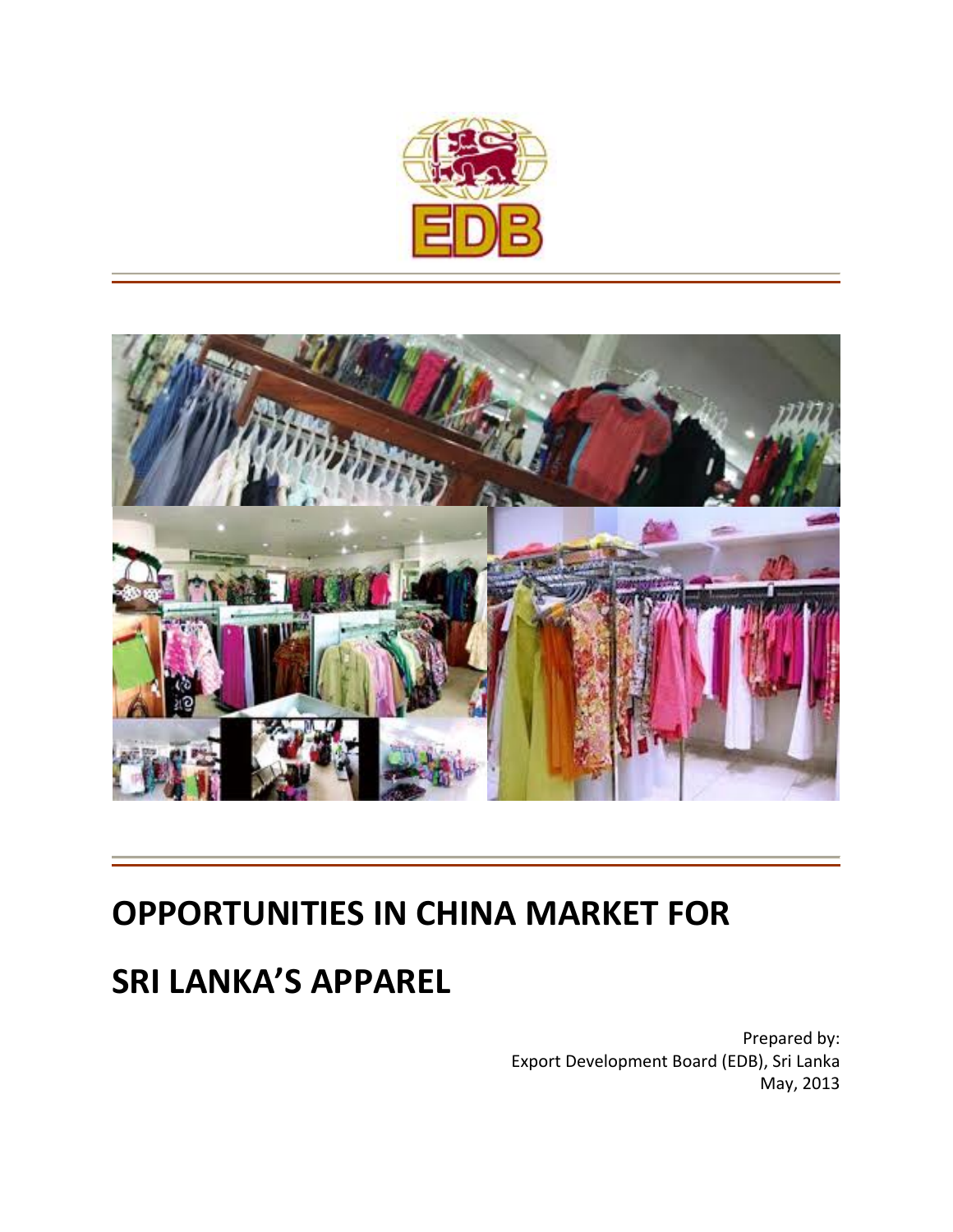# **CONTENTS**

|                                                 | Page No.       |
|-------------------------------------------------|----------------|
| <b>1. MARKET OVERVIEW</b>                       | $\overline{2}$ |
| 2. TRENDS IN THE CHINESE MARKET FOR APPAREL     | 10             |
| 3. INTERNATIONAL APPAREL BRANDS IN CHINA MARKET | 11             |
| <b>4. SOURCES</b>                               | 12             |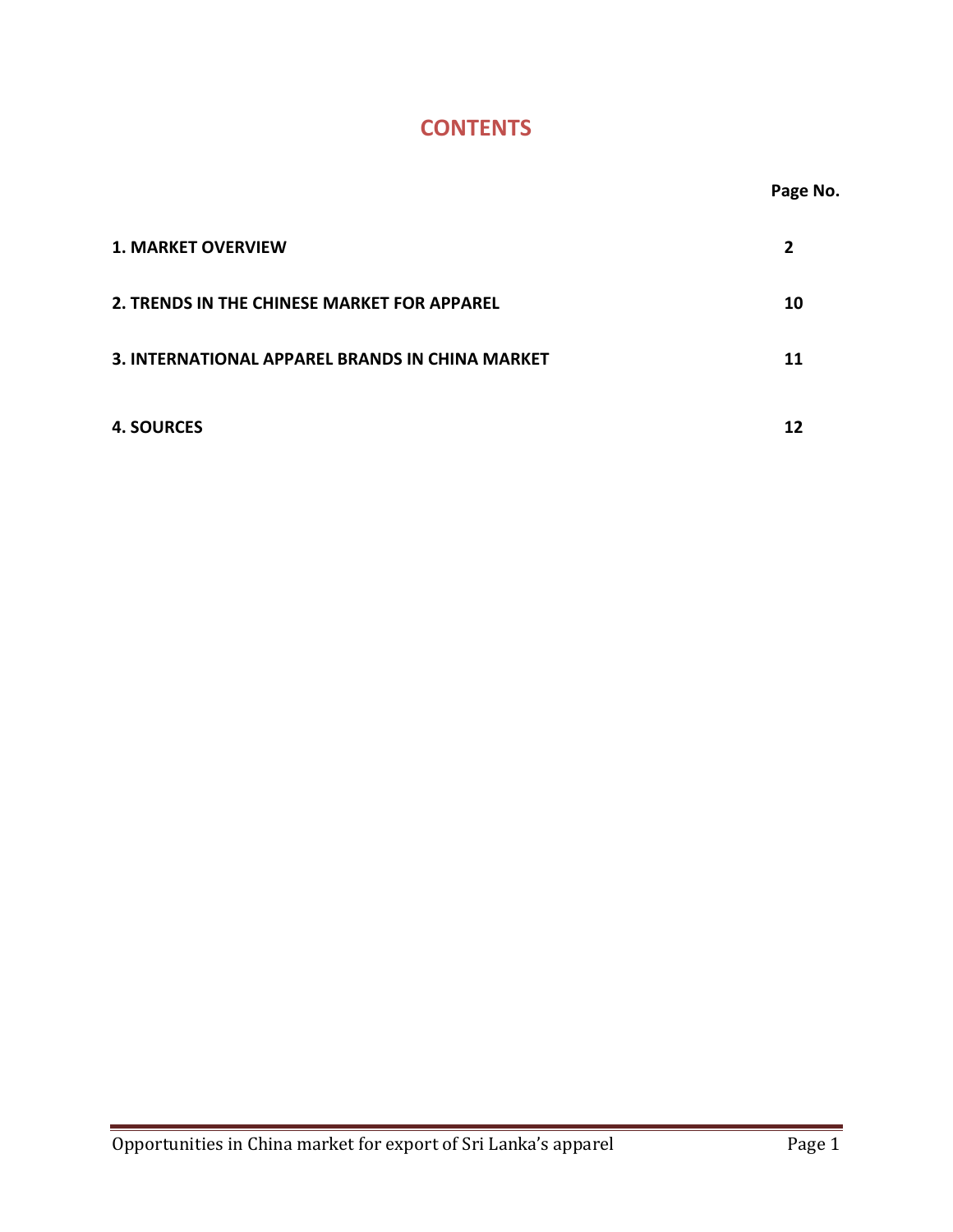# **1. MARKET OVERVIEW**

#### **1.1. Introduction**

The design, manufacture and export of textiles and apparel products is one of the biggest industries in Sri Lanka, and one which plays a key role in advancing the economy. Sri Lanka maintains very good trade relations with China from ancient times, with Chinese travelers came to Sri Lanka through the silk route for trading. Sri Lanka signed a number of agreements with China during the recent visit of the H.E. the President of Sri Lanka to China and during the bilateral meeting, two countries agreed to establish two committees that would work towards a free trade agreement and this would give Sri Lankan products a wider access in the Chinese market.

China apparel industry is exhibiting a stupendous growth over the past few years, owing to increasing domestic market, increasing foreign players' participation and private players' expansion. Additionally, expansion of brands in lower-tier cities and opening of numerous new luxury stores in the country are taking the Chinese textile and apparel industry to new heights. Besides, as per analysis, Chinese apparel market is dominated by women's wear segment, which is expected to continue ruling in the future. Other segments such as sportswear and woolen & thermal wears are also expected to witness a rapid growth in the coming years. Considering the above factors, the total Chinese apparel market is projected to grow at a CAGR (Compound Annual Growth Rate) of around 7% during the forecast period 2012‐2016. Therefore, Sri Lanka as a supplying partner of apparel to China can consume good trading opportunities. Objective of this report is to identifying the China as a potential export destination for Sri Lanka and enhance the export of apparel to Chinese market.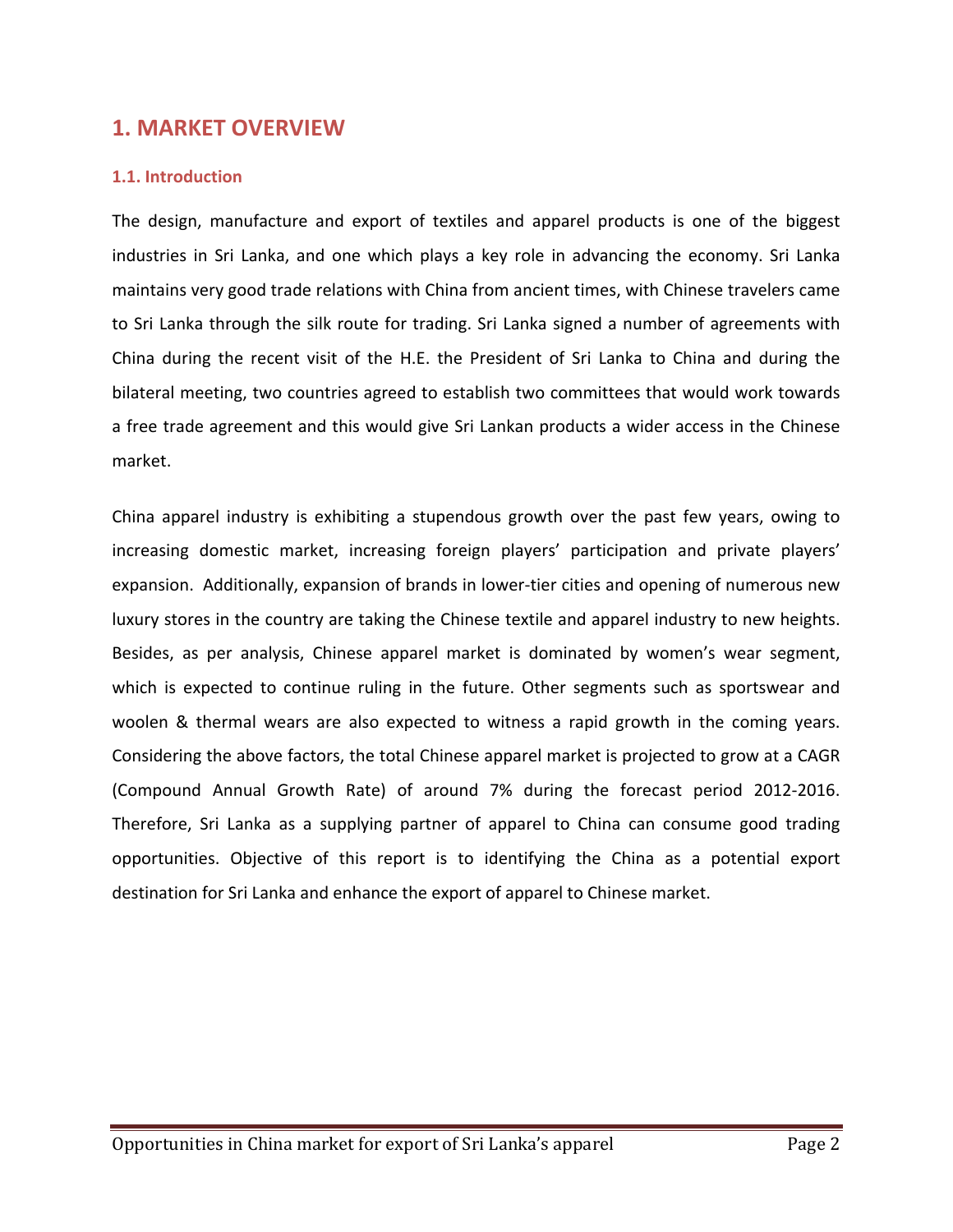## **1.2. HS code description**

#### **HS 61 & 62 – Apparel**

| <b>HS Code</b> | <b>Product description</b>                            |
|----------------|-------------------------------------------------------|
| <b>HS 61</b>   | Articles of apparel, accessories, knit or crochet     |
| <b>HS 62</b>   | Articles of apparel, accessories, not knit or crochet |

## **1.3. Global market size and trend for apparel, (last 5 years) value in US\$ thousands**

| Year         | 2008        | 2009        | 2010        | 2011        | 2012        |
|--------------|-------------|-------------|-------------|-------------|-------------|
| Total import | 346,654,839 | 311,925,212 | 339,535,172 | 390,603,674 | 384,583,422 |

According to the above table it is observed that import of apparel has a good position in the world nations by showing an import value increasement during last five years.

# **1.4. Main world importers of apparel (HS 61 & 62) value in US \$ thousands**

| <b>Importers</b>          | 2008     | 2009     | 2010     | 2011     | 2012     |
|---------------------------|----------|----------|----------|----------|----------|
| <b>USA</b>                | 76363556 | 66795357 | 75646794 | 81514136 | 80688749 |
| Germany                   | 30504998 | 30965830 | 32692631 | 38239235 | 33877534 |
| Japan                     | 24216340 | 24069826 | 25262227 | 31110939 | 32037455 |
| United Kingdom            | 23427436 | 20765953 | 22041572 | 24889191 | 23754957 |
| France                    | 22341200 | 20250543 | 20690019 | 23497877 | 21051592 |
| Hong Kong, China          | 17563369 | 14706372 | 15709269 | 16090500 | 15206924 |
| Italy                     | 16604070 | 14829577 | 15537955 | 17606344 | 14926296 |
| Spain                     | 14830428 | 12618613 | 13302590 | 15573343 | 13247882 |
| <b>Netherlands</b>        | 10089652 | 9395022  | 10086427 | 11389135 | 10256195 |
| Canada                    | 7453455  | 6857129  | 7542858  | 8653902  | 8496336  |
| <b>Russian Federation</b> | 4225362  | 3674312  | 5552075  | 6741465  | 8184769  |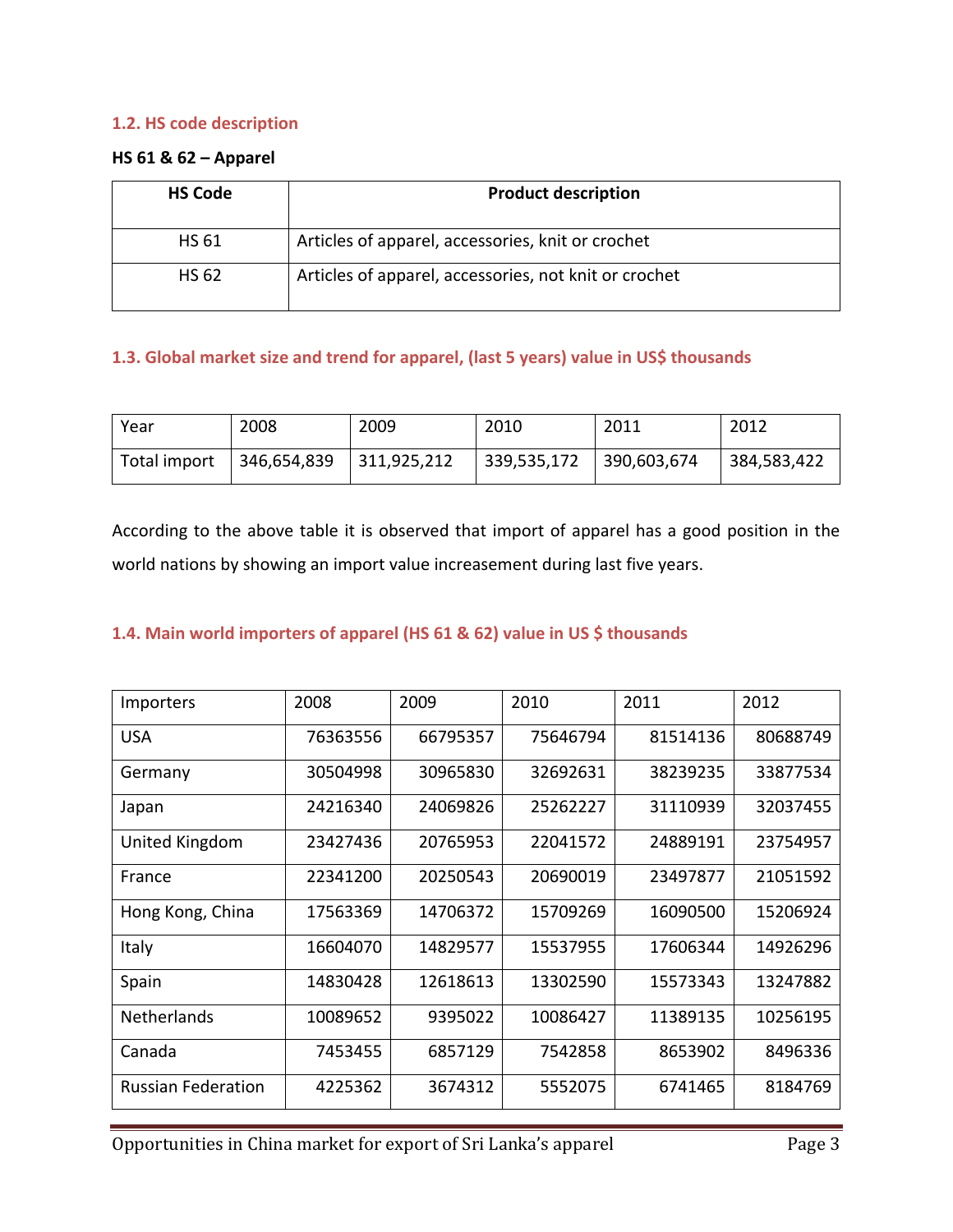| Belgium            | 9737187 | 8381598 | 7530856 | 8785958 | 7984948 |
|--------------------|---------|---------|---------|---------|---------|
| <b>United Arab</b> | 2617275 | 4676604 | 4807255 | 6126044 | 7179546 |
| Republic of Korea  | 3993304 | 3161659 | 4124146 | 5722012 | 5899087 |
| Australia          | 3901163 | 3714135 | 4439679 | 5354352 | 5583487 |
| Austria            | 5750958 | 5038466 | 5218822 | 6032151 | 5380388 |
| Switzerland        | 5361205 | 4860236 | 4907518 | 5697242 | 5316776 |
| Viet Nam           | 212375  | 203799  | 289122  | 336607  | 4185093 |
| China              | 2075670 | 1651745 | 2238244 | 3572325 | 4009904 |

Apparel products are mainly imported by world leading trading nations and high level of yearly imports are recorded by nations including USA, Germany, Japan, UK and France. According to the above table it figures out that China has the  $19<sup>th</sup>$  market position among world apparel importers. China's import of apparel from world wide countries shows a considerable amount of improvement by recent five years time period. As such, Sri Lanka as a supplying partner of apparel to China, it has good market opportunities for apparel exporters.

# **1.5. Analysis of Sri Lanka apparel market**

#### **1.5.1. Sri Lanka's Exports of Apparel to World (HS 61 & HS 62), value in US\$ thousands**

| HS Code      | 2008      | 2009      | 2010      | 2011      | 2012      |
|--------------|-----------|-----------|-----------|-----------|-----------|
| HS 61        | 1,677,609 | 1,581,368 | 1,634,380 | 2,111,620 | 1,965,208 |
| <b>HS 62</b> | 1,604,831 | 1,538,523 | 1,543,829 | 1,874,164 | 1,810,917 |
| Total        | 3,282,440 | 3,119,891 | 3,178,209 | 3,985,784 | 3,776,125 |

Apparel is treating as the Sri Lanka's main export category it has good and affordable market position around the world. Above details figure out that more than US\$ three million worth of apparel are exported in each year to the world countries from Sri Lanka and it consist with two categories, HS 61 and HS 62. According to the available data HS 61 (Articles of apparel,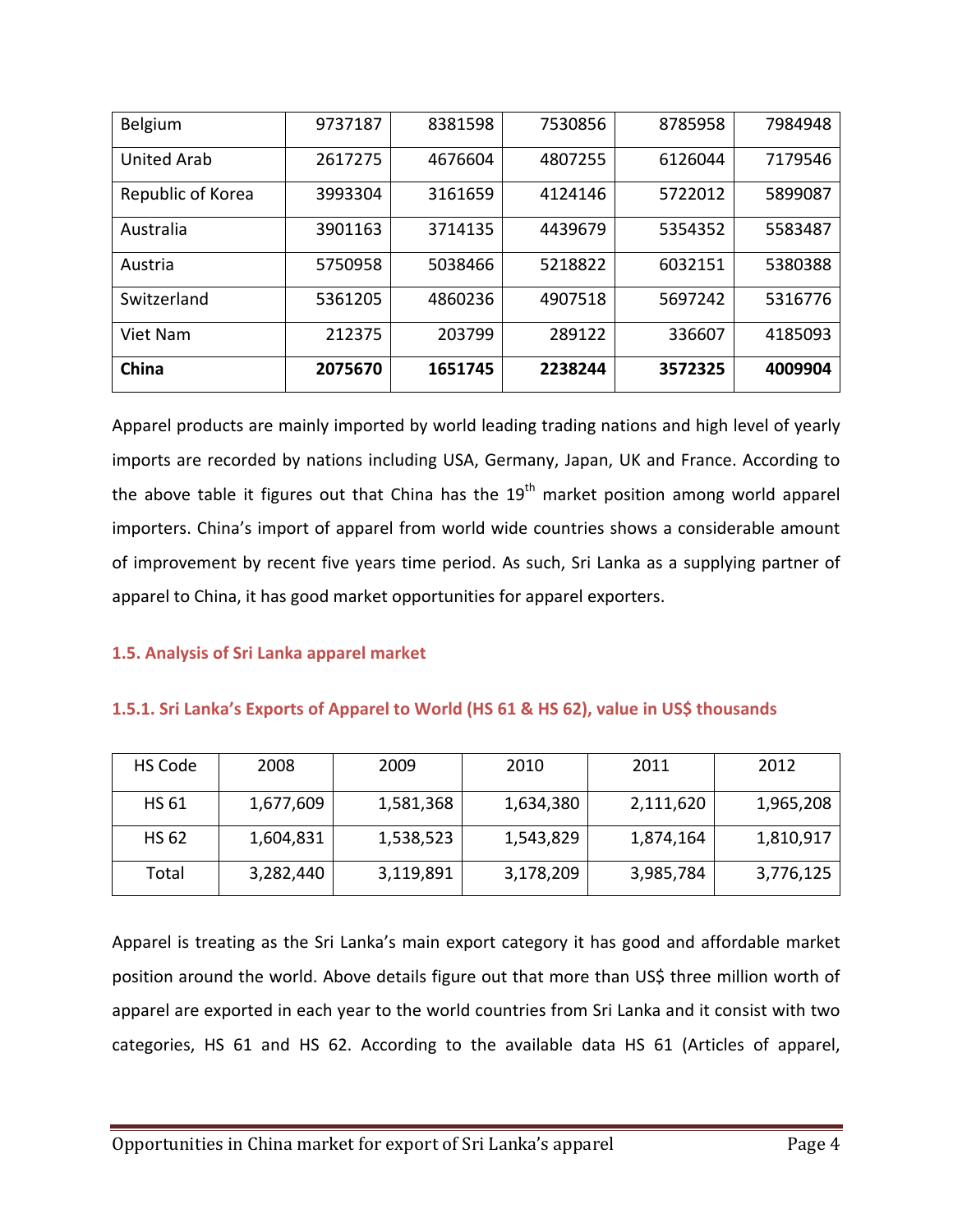accessories, knit or crochet) has the more market share, compare with the HS 62 (Articles of apparel, accessories, not knit or crochet).

| Importers                   | 2008    | 2009    | 2010    | 2011    | 2012    |
|-----------------------------|---------|---------|---------|---------|---------|
| <b>USA</b>                  | 1485209 | 1285401 | 1357208 | 1572768 | 1517429 |
| United Kingdom              | 867107  | 843864  | 837646  | 921682  | 883611  |
| Italy                       | 323866  | 349064  | 362003  | 480774  | 411252  |
| Germany                     | 161904  | 178112  | 177688  | 208029  | 187728  |
| Belgium                     | 75219   | 69404   | 91350   | 125768  | 118012  |
| France                      | 55030   | 56501   | 59521   | 81529   | 92075   |
| Canada                      | 47068   | 41766   | 55456   | 72230   | 76900   |
| <b>United Arab Emirates</b> | 7965    | 19273   | 24891   | 46085   | 43497   |
| Netherlands                 | 46940   | 59431   | 77388   | 69892   | 42648   |
| India                       | 5177    | 6813    | 13836   | 26559   | 39329   |
| Australia                   | 7918    | 9240    | 13765   | 23123   | 29140   |
| Sweden                      | 11135   | 11371   | 20702   | 35144   | 29125   |
| Hong Kong, China            | 24539   | 17392   | 15080   | 26816   | 27197   |
| Japan                       | 11604   | 12412   | 19036   | 22982   | 27147   |
| Slovakia                    | 13119   | 19600   | 18671   | 28310   | 17811   |
| <b>Russian Federation</b>   | 7175    | 5422    | 9036    | 14481   | 17289   |
| Spain                       | 24590   | 12995   | 11295   | 21052   | 16930   |
| Mexico                      | 10429   | 10198   | 10596   | 15928   | 15774   |
| China                       | 4416    | 4377    | 3456    | 8775    | 15026   |

**1.5.2. Main world importers of Sri Lanka's Apparel (HS 61 & 62), value in US\$ thousands**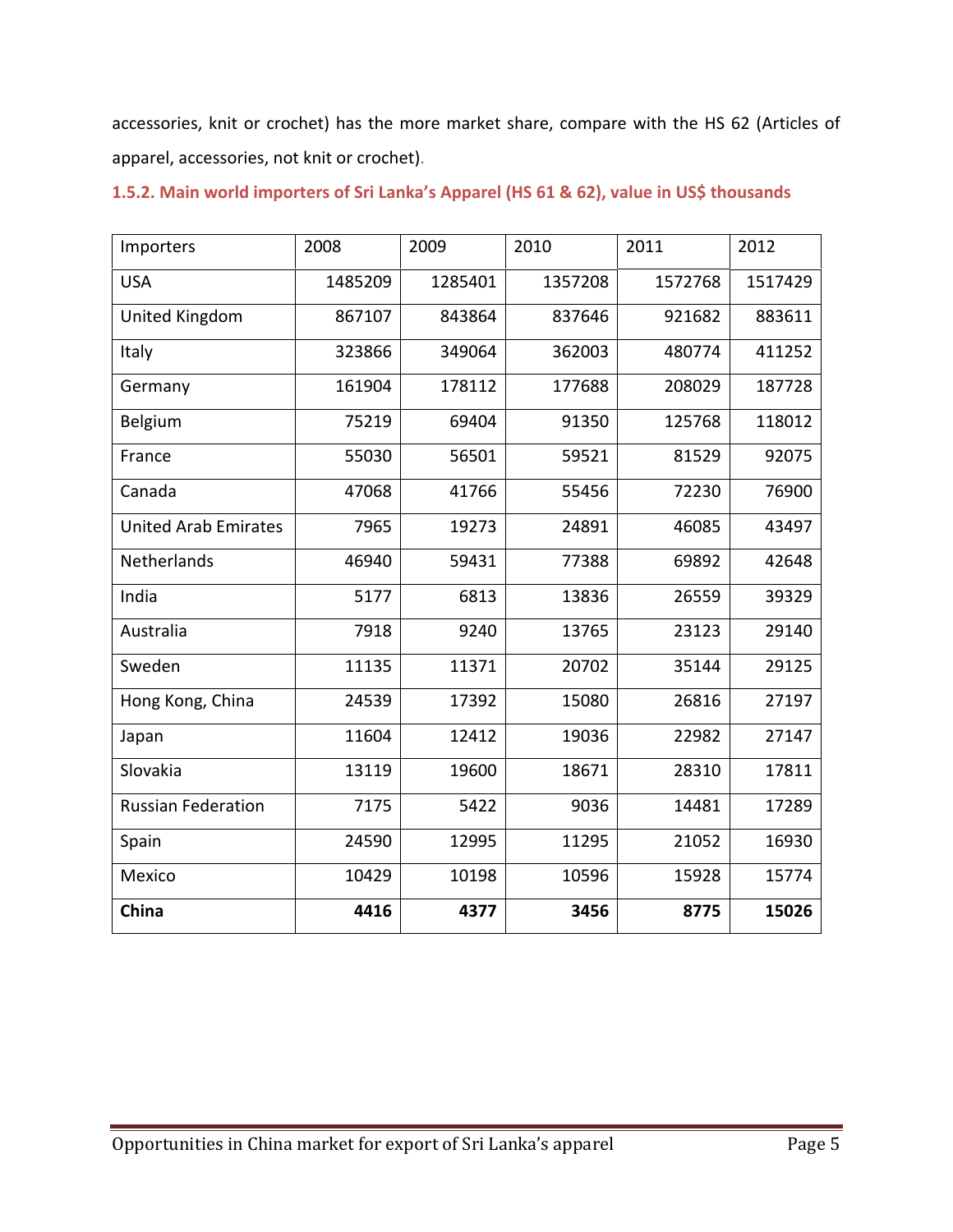

When analyzing the above table and graph it can be noted that Sri Lankan apparel are imported by main word trading nations such as USA, UK, Italy and Germany. China is remaining at 19<sup>th</sup> position for Sri Lankan apparel. According to the past export data it can be identified that China has gradually increased the demand of Sri Lanka apparel for last five years. Therefore it is observable to the export partners that there is a strong market opportunity in China.

# **1.5.3. China market position for Sri Lankan apparel**

| Year            | 2008  | 2009  | 20010 | 2011  | 2012   | % Average |
|-----------------|-------|-------|-------|-------|--------|-----------|
|                 |       |       |       |       |        | export    |
| HS code         |       |       |       |       |        | growth    |
| <b>HS 61</b>    |       |       |       |       |        |           |
|                 | 2,955 | 3,066 | 2,282 | 6,270 | 8,928  |           |
| <b>HS 62</b>    |       |       |       |       |        |           |
|                 | 1,461 | 1,311 | 1,174 | 2,505 | 6,098  |           |
|                 |       |       |       |       |        |           |
| Import value in |       |       |       |       |        | 31.34     |
| US\$ Thousands  | 4,416 | 4,377 | 3,456 | 8,775 | 15,026 |           |
|                 |       |       |       |       |        |           |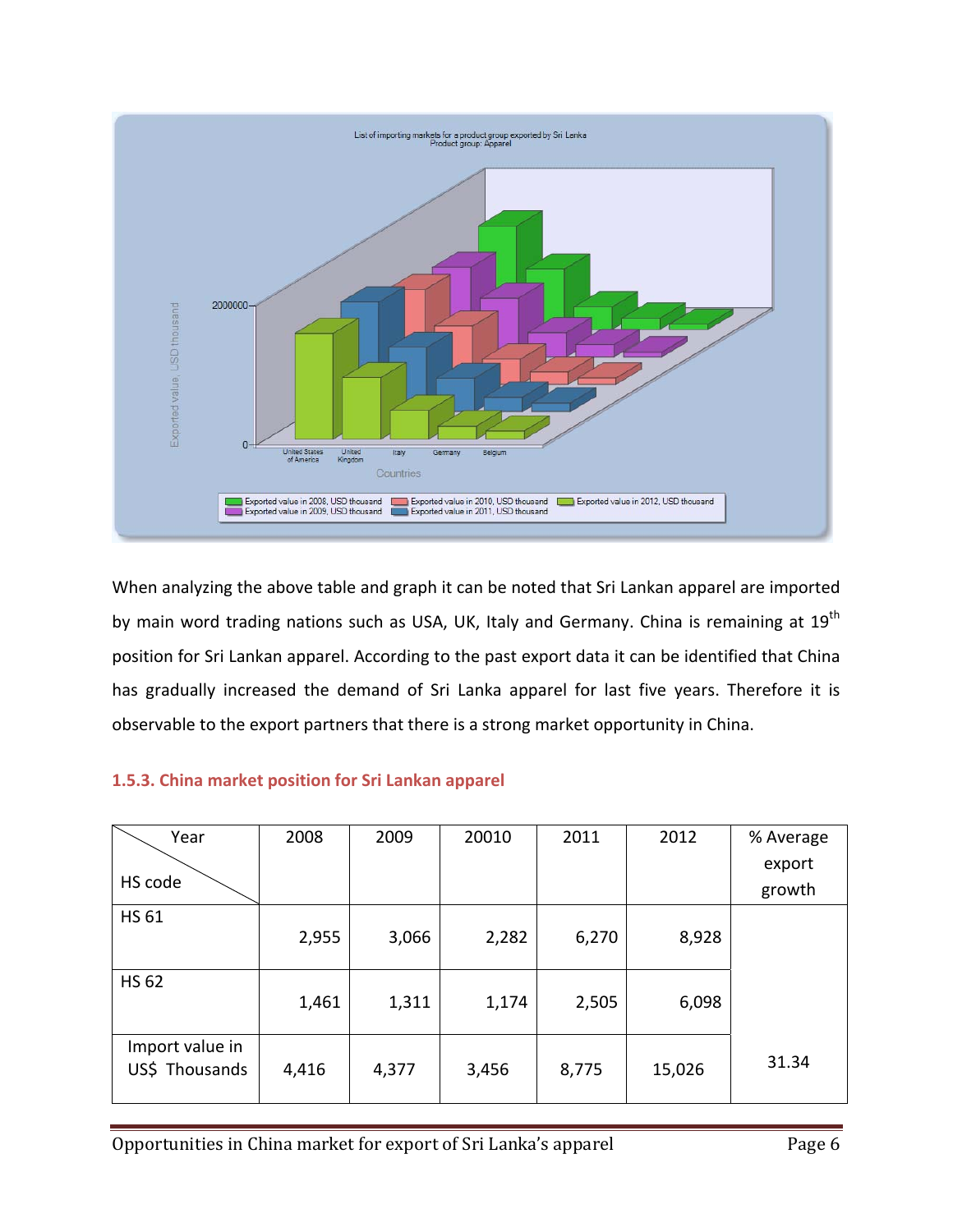

China as the 19<sup>th</sup> destination for Sri Lanka apparels it has considerable level of position among the other trading partners. Detail shows that export value for 2008 remain around US\$ 4 million and in 2012 it is more than US\$ 15 million by showing a average growth rate of 31.34%. When considering the two categories of apparel, it has good market in China for HS 61 (Articles of apparel, accessories, knit or crochet).

| <b>HS</b>    | Sri Lanka's exports to |      | China's imports from world |         |         | Sri Lanka's share in |      |                        |      |  |
|--------------|------------------------|------|----------------------------|---------|---------|----------------------|------|------------------------|------|--|
| Code         | China                  |      |                            |         |         |                      |      | China apparel market % |      |  |
|              | 2010                   | 2011 | 2012                       | 2010    | 2011    | 2012                 | 2010 | 2011                   | 2012 |  |
| <b>HS 61</b> | 2282                   | 6270 | 8928                       | 818220  | 1187148 | 1344679              | 0.28 | 0.53                   | 0.66 |  |
| <b>HS 62</b> | 1174                   | 2505 | 6098                       | 1420024 | 2385177 | 2665225              | 0.08 | 0.11                   | 0.23 |  |
| Total        | 3456                   | 8775 | 15026                      | 2238244 | 3572325 | 4009904              | 0.15 | 0.25                   | 0.37 |  |

# **1.5.4. Sri Lanka's share in China apparel market**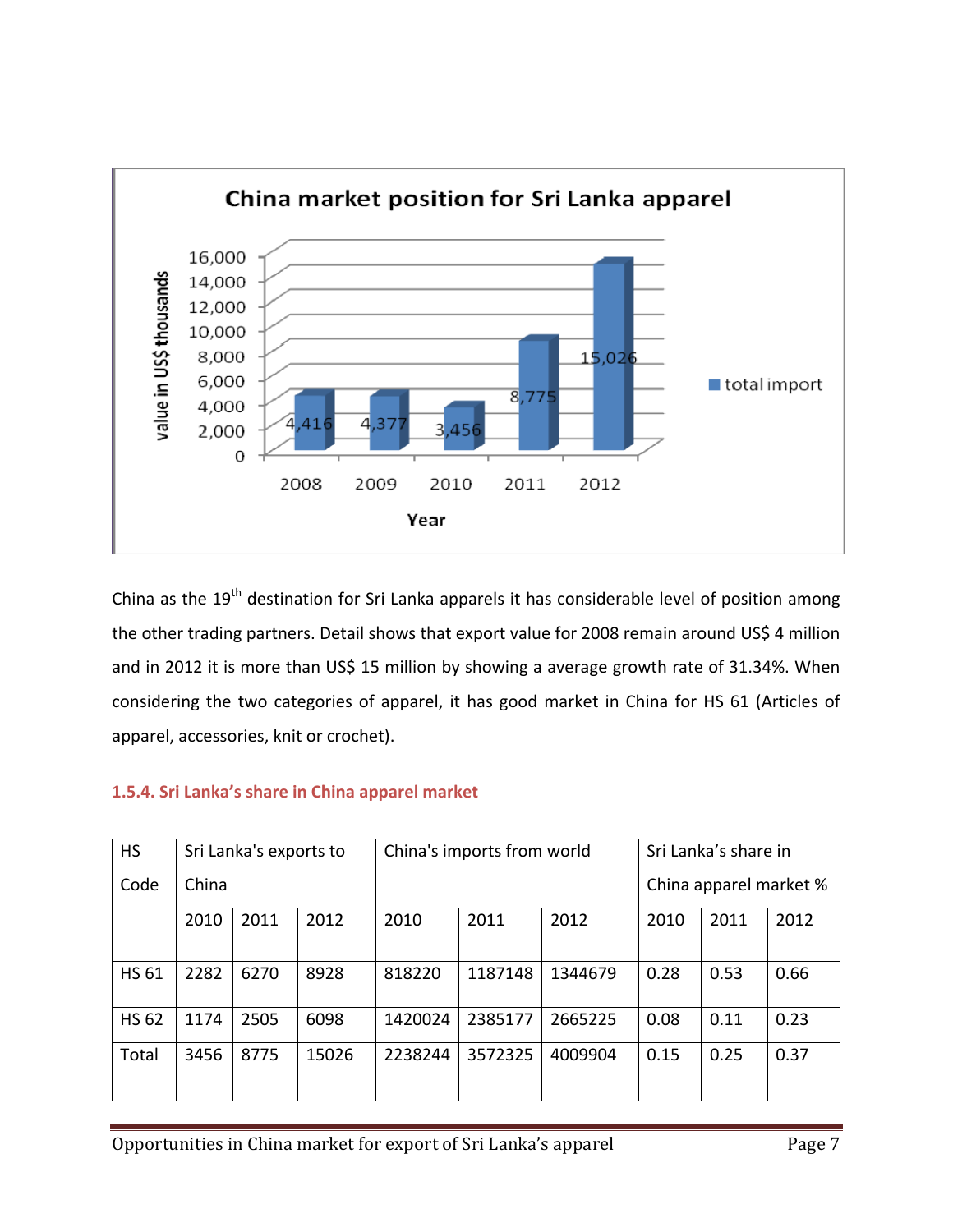In the above table it has analyzed the relevant market share of Sri Lanka for export of apparel to China. Comparing the market share with world leading nation Sri Lanka is maintaining a small portion of percentage. However the market share has increased up to a certain level for each and every year. The calculated figure in 2012 is 0.37%.

| Exporters            | 2008      | 2009      | 2010      | 2011      | 2012      |
|----------------------|-----------|-----------|-----------|-----------|-----------|
| World                | 2,075,670 | 1,651,745 | 2,238,244 | 3,572,325 | 4,009,904 |
| Italy                | 334030    | 284660    | 386628    | 632416    | 744919    |
| China                | 269353    | 270934    | 383396    | 562683    | 553833    |
| DP Republic of Korea | 87640     | 102066    | 186417    | 414294    | 439595    |
| Viet Nam             | 39283     | 40466     | 75054     | 184384    | 241431    |
| Turkey               | 60652     | 71982     | 105062    | 167535    | 204314    |
| Republic of Korea    | 111522    | 96506     | 134455    | 170679    | 172441    |
| Bangladesh           | 10998     | 19786     | 42401     | 103738    | 153019    |
| Hong Kong, China     | 453303    | 169166    | 159100    | 149194    | 142057    |
| Romania              | 48049     | 48257     | 64466     | 117450    | 128634    |
| Japan                | 117366    | 106584    | 116226    | 135503    | 124196    |
| Indonesia            | 26323     | 25576     | 36975     | 80597     | 110236    |
| France               | 39293     | 38283     | 54653     | 82207     | 108868    |
| India                | 20407     | 26738     | 40934     | 85488     | 94900     |
| Cambodia             | 10333     | 10778     | 21665     | 51733     | 88124     |
| Portugal             | 29470     | 31841     | 38843     | 59021     | 76265     |
| Thailand             | 30745     | 40020     | 52754     | 73342     | 75967     |
| Morocco              | 15199     | 22739     | 40362     | 52875     | 58359     |
| Tunisia              | 18574     | 24950     | 30964     | 42211     | 50522     |
| Spain                | 16177     | 23227     | 30260     | 40845     | 43593     |
| Chinese Taipei       | 35255     | 28209     | 30131     | 40314     | 35939     |

# **1.5.5. Supplying partners of apparel to China (HS 61 & 62), value in US\$ thousands**

Opportunities in China market for export of Sri Lanka's apparel Page 8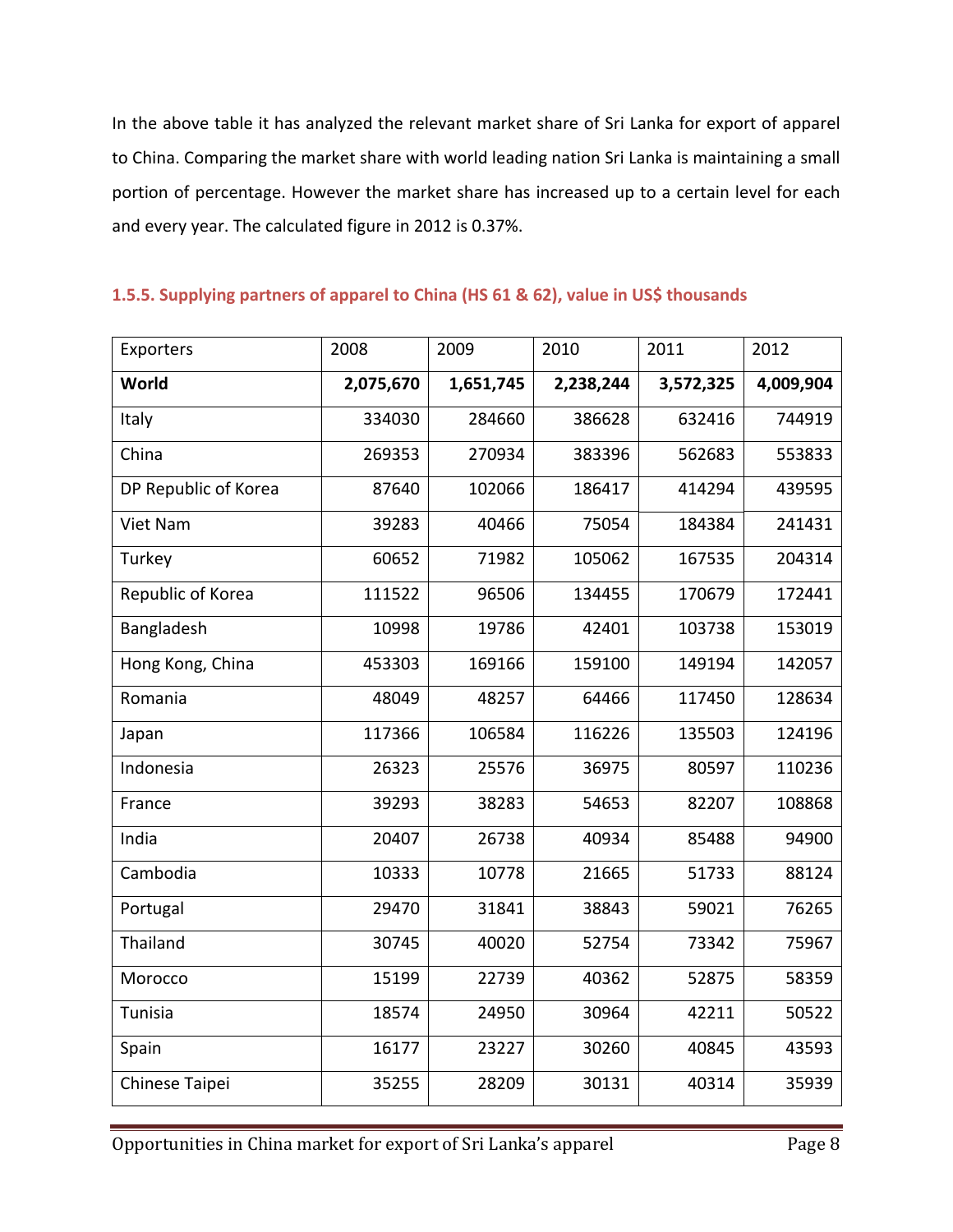| <b>USA</b>      | 24364 | 15347 | 21227 | 23419 | 31523 |
|-----------------|-------|-------|-------|-------|-------|
| United Kingdom  | 15529 | 10951 | 17250 | 33310 | 28760 |
| <b>Bulgaria</b> | 6508  | 10601 | 15056 | 26811 | 28506 |
| Malaysia        | 11032 | 8657  | 10316 | 16275 | 23198 |
| Sri Lanka       | 7247  | 8917  | 9354  | 17514 | 23136 |
| Myanmar         | 222   | 475   | 1794  | 7015  | 21195 |

China is basically satisfying the apparel requirements via local production and rest is imported from other trading nations. Main supplying partners are Italy, Korea, Vietnam and Turkey. And Sri Lanka is remaining as the 25<sup>th</sup> destination for supplying of apparel to China. Even though Sri Lanka is having small portion of China market position, it is observable that import value from Sri Lanka has notable improvement for past five year's period. In 2012 import value from Sri Lanka is remain at more than US\$ 23 million.

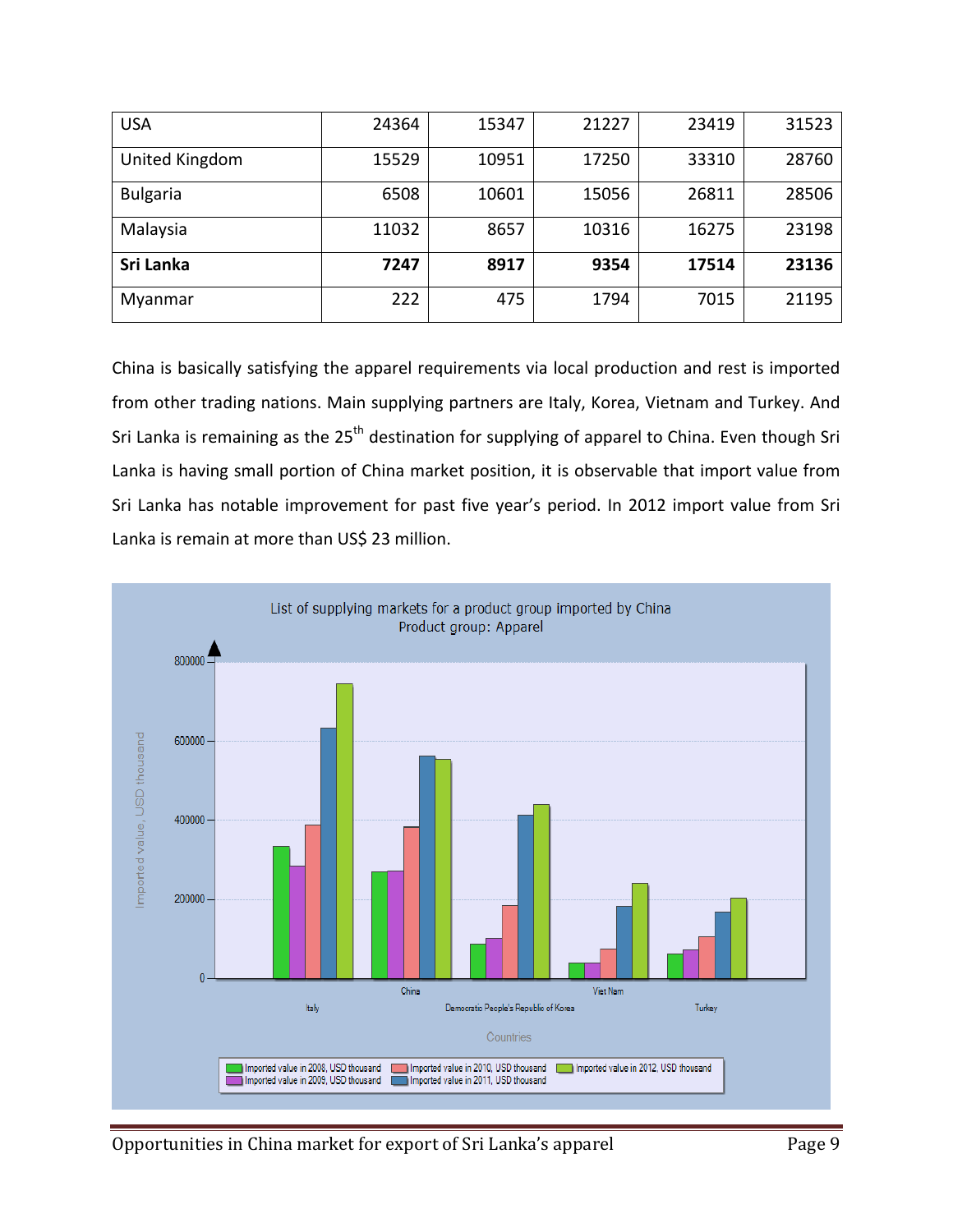## **2. TRENDS IN THE CHINESE MARKET FOR APPAREL**

- The market for mature consumers continues to expand. With 300 million people over the age of 45, the potential of this market is huge. To tap this growing market, refined taste is the buzzword.
- Demand for underwear of better quality is on the rise. With the improvement in living standard, people now attach more importance to their undergarments. Comfortable, hygienic and well‐designed underwear will secure good sales while inferior items will be forced out of the market.
- The consumption pattern and design of children's' wear will undergo a complete change. In the past, little attention was paid to the design and health factor of children's clothing.
- Men's apparel is the highest growth clothing product category in China, growing at a rate of nearly 20%, trailed by women's and children's wear. But ladies wear and sportswear are expected to witness a rapid growth in the coming years.
- With a population of 1.3 billion and rapid economic growth, China offers the world potentially the largest consumer market for clothing and home textiles. China's large population, with its increasing textile and clothing consumption per capita year by year, also provides a lucrative business opportunity for the rest of the world.
- China's per capita fiber consumption increased from 4.1 kg in 2000 to 20.3 kg in 2008.
- It is estimated that obese population in China has reached 325 million. This has resulted in an increase in demand for plus‐size clothing.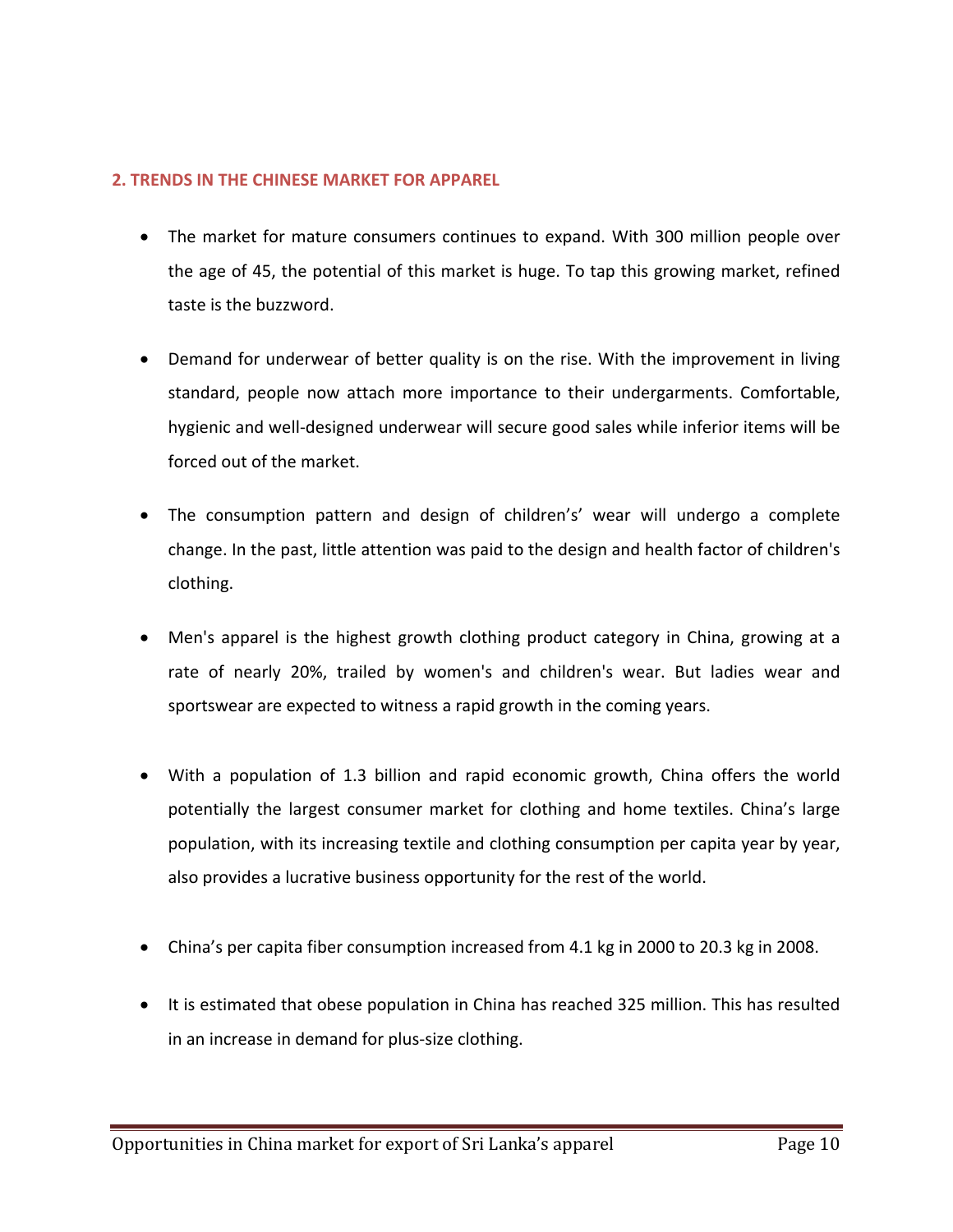- China's apparel industry has tripled in market size over the past decade, reaching 400 billion Yuan (\$63 billion) by the end of 2010, and it is expected to grow threefold again over the next decade to hit 1.3 trillion Yuan by 2020.
- The Chinese apparel sector is expected to post a 23 percent compound annual growth rate (CAGR) during 2012‐15.
- Chinese clothing sales increased 21.2% in 2008, with branded fashion and fast fashion leading the way. Around 80% of clothing is bought for Chinese consumers above the age of 20.
- Affordable fast fashion is a relative term among young Chinese. A \$35 H&M sweater is a bargain in the West, but per capita disposable income in Shanghai, China's wealthiest city, was just \$5,760 in 2011.

| Men's wear   | <b>Casual wear</b> | <b>Child wear</b> | Ladies wear | <b>Sports wear</b> | <b>Under wear</b> |
|--------------|--------------------|-------------------|-------------|--------------------|-------------------|
| Dunhill      | Uniqlo             | <b>Bobdog</b>     | Dior        | <b>Nike</b>        | Triumph           |
| Hugo boss    | Zara               | Mickey            | Chanel      | Adidas             | Wacoal            |
| Armany       | C & A              | Nike kids         | Prada       | Puma               | Audrey aubade     |
| Valentino    | Ck jeans           | Adidas kids       | Gucci       | Umbro              | Ordifen           |
| Ralph lauren | Levi's             | Les enphants      | Burberry    | Reebok             | Peach john        |
| Zara         | Lee                |                   | Maxmara     | Converse           | Etam lingerie     |
| H &m         | Wrangler           |                   | Versace     | Fila               | Ck underwear      |
| JACK & jeans | Tommy hilfiger     |                   | Etam        | New balance        |                   |
| Gieves &     | <b>H &amp; M</b>   |                   | Sisley      | Kappa              |                   |
| hawkes       |                    |                   |             |                    |                   |

# **3. INTERNATIONAL APPAREL BRANDS IN CHINA MARKET**